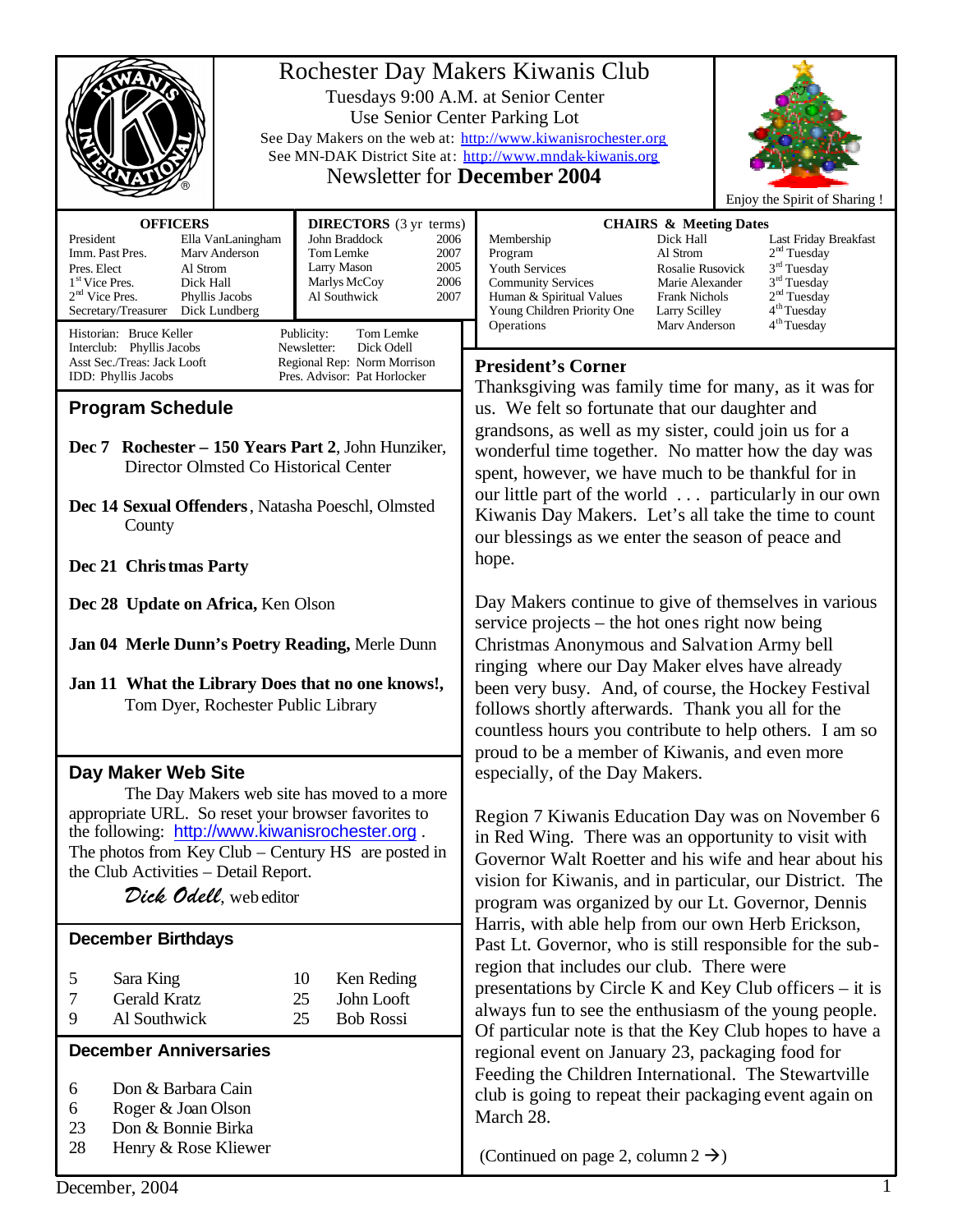## **Secretary/Treasurers Report – Nov '04**

| <b>Bank Balance 10/31/04:</b><br><b>Administrative Account:</b> | \$16,193.37<br>\$12,004.14 |
|-----------------------------------------------------------------|----------------------------|
| Service Account:                                                | \$3,625.77                 |
| Hockey/YCPO:<br>$\mathcal{S}$                                   | 402.04                     |
| <b>Bike Repair:</b>                                             | 161.42<br>$\mathcal{S}$    |

**October Service Hour Statistics:** 633 hours by 48 members, 60% Participation.

## **11/9/04 Board Meeting Highlights:**

The board tabled a motion to pay a stipend of \$400 to the Century High School Key Club Advisor at the end of the school year contingent upon a good year.

The annual Kiwanis Chili Feed, to benefit the Senior Center, was discussed. Ella will find out which Rochester club has responsibility in 2005. The Community Services Committee should provide a liaison from our club. A suggestion was made that we place IDD coin containers in businesses again. We need to pick a month to do Skip-a-Meal. The last week of January was suggested.

The board approved a proposal that the "Volunteers in Public Service" be incorporated into an umbrella service project encompassing all Rochester City Government projects.

The board directed the Operations Committee look at avenues to establish a separate Day Makers Foundation rather than pursuing further our use of the Downtown Club's foundation.

# **COMMITTEE REPORTS**

**Membership-** Committee will meet on November 19<sup>th</sup>. Al Strom has certificates for new members.

**Program-** Programs are booked through December. Committee is planning a Christmas Program on December 21. The Century High School Choir will sing.

**Operations**- Launched sales of Senior Center coupon books by the club. We contracted for 100 books to start. We will get \$5 for each \$25 book we sell. Committee will explore selling coupon books at HyVee or Galleria.

**YCPO-** Souper Bowl Saturday coming up in January.

**Youth Services-** First meeting next week. Al Southwick is considering returning some of our helmet inventory for refund.

Richard Lundberg, Secretary/Treasurer

# **President's Corner** - **(Cont page 1)**

Now is the time when we look at charitable contributions we want to make out of our service funds. This year, we should be able to disperse about \$2000, and your input is wanted!! Recipients in the past have included the Andrew Cormack Memorial Tournament (Adaptive Floor Hockey), Bundles of Love, Channel One (Foodshelf and Bookshelf), Child Care Resource and Referral, Eagle Bluff Environment Learning Center, IDD, Interfaith Hospitality Network, Junior Achievement of Rochester, Olmsted County History Center, Rochester Girls Choir, Rochester Senior Center, Salvation Army, YMCA Camp Olson, and the Winter Carnival. New possibilities include the Aldrich Memorial Nursery School Endowment Kickoff, Community Clothesline, Community Food Response, and People-to-People Student Ambassador (Logan Murphy, 8<sup>th</sup> grade). Please notify me, a committee chair or any member of the Board about a worthwhile project that you would like to see us support.

Best wishes to you and your family for a blessed Christmas and a healthy and happy new year. Ella

## **Human and Spiritual Aims Committee:**

The stories of Jesus' birth vary greatly. One has the nativity scene visited by wise men bringing valuable gifts. The other features shepherds coming with only a sense of awe and glory. What gathered those shepherds to the manger was an announcement, "Glory to God in the highest and on earth peace, good will towards men."

It is a healthy exercise to contemplate what this announcement says about the intended result of the divine gift... peace and good will. It is a universal promise.

All people can join in these pursuits. Isn't it safe to say that all well-intended people yearn for peace and goodwill that each generation struggles to bring these two attributes to life? It certainly seems to be central to Kiwanis.

Frank Nichols